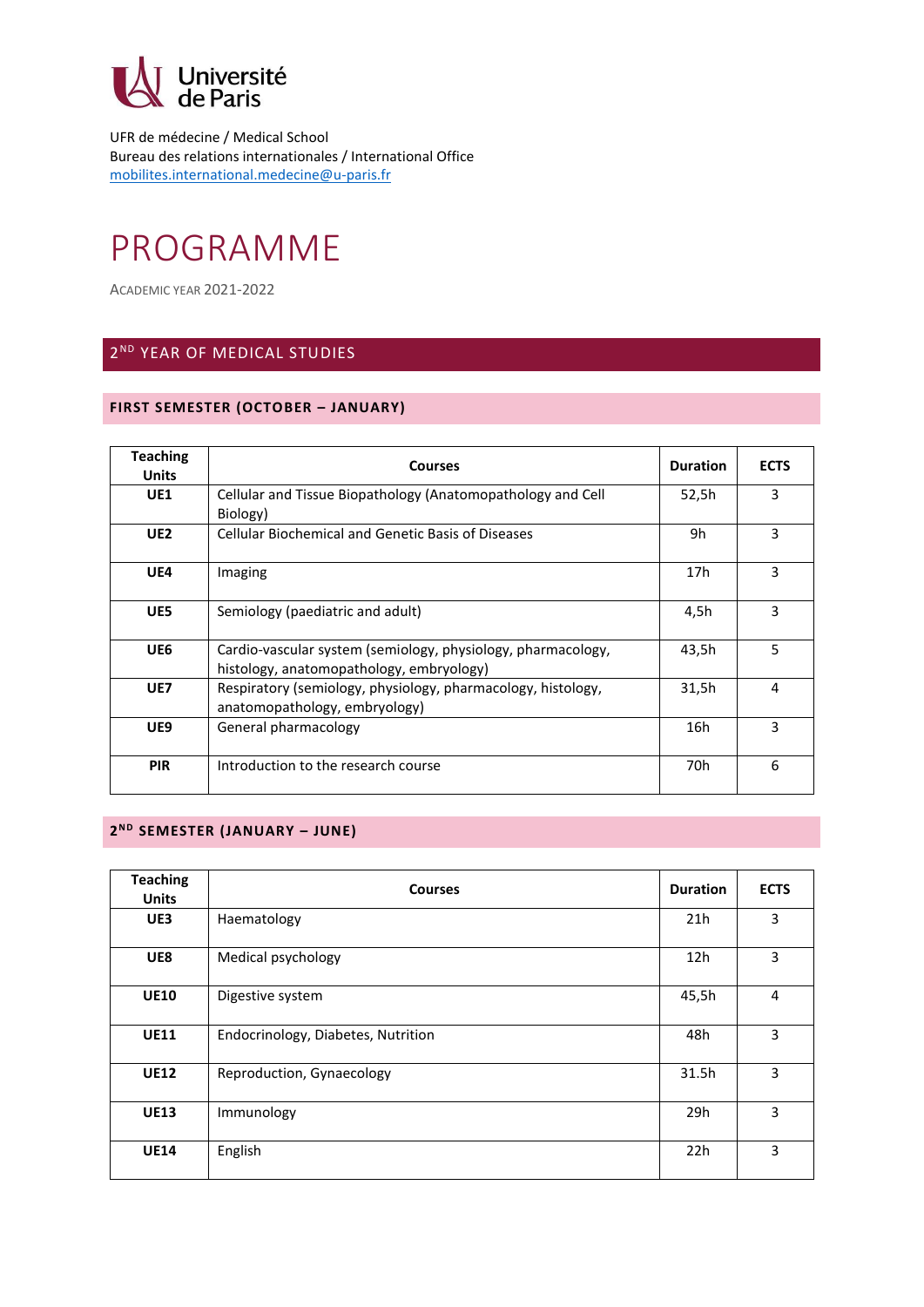

# 3 RD YEAR OF MEDICAL STUDIES

#### **1 S T SEMESTER (OCTOBER – JANUARY)**

| <b>Teaching</b><br><b>Units</b> | <b>Courses</b>                                                                                                            | <b>Duration</b> | <b>ECTS</b>    |
|---------------------------------|---------------------------------------------------------------------------------------------------------------------------|-----------------|----------------|
| <b>UE1</b>                      | Neurosensory system (ophthalmology, ENT, maxillofacial surgery)                                                           | 22h             | 4              |
| UE <sub>2</sub>                 | <b>Skin</b>                                                                                                               | 15h             | 3              |
| UE3                             | Oncology                                                                                                                  | 20h             | 3              |
| UE4                             | Biomedical epidemiology, critical reading of articles                                                                     | 20 <sub>h</sub> | 3              |
| UE5                             | English                                                                                                                   | 20h             | 3              |
| UE6                             | Genetics                                                                                                                  | 9h              | 3              |
| UE7                             | Urology, Nephrology (semiology, physiology, pharmacology,<br>histology, anatomopathology, embryology, anatomy, radiology) | 40h             | $\overline{4}$ |
| UE8                             | Neuro-psychiatry (semiology, physiology, pharmacology, histology,<br>anatomopathology, embryology, anatomy, radiology)    | 57,5h           | $\overline{4}$ |

#### 2<sup>ND</sup> SEMESTER (JANUARY - JUNE)

| <b>Teaching</b><br><b>Units</b> | <b>Courses</b>                                                                                                         | <b>Duration</b> | <b>ECTS</b> |
|---------------------------------|------------------------------------------------------------------------------------------------------------------------|-----------------|-------------|
| UE9                             | <b>Ethics</b>                                                                                                          | 20h             | 3           |
| <b>UE10</b>                     | <b>Emergency medicine</b>                                                                                              | 12h             | 3           |
| <b>UE11</b>                     | Bacteriology, Virology, Parasitology, Hygiene                                                                          | 13,5h           | 4           |
| <b>UE12</b>                     | Locomotor system (semiology, physiology, pharmacology, histology,<br>anatomopathology, embryology, anatomy, radiology) | 24,5h           | 4           |
| <b>UE13</b>                     | Medical psychology                                                                                                     | 4,5h            | 3           |
| <b>UE14</b>                     | Transversal module Anatomy, Pathology, Histology                                                                       | 16,5h           | 3           |

## **Pre-clerkships (3 ECTS)**

2 clinical placements of 8 weeks (5 half-days per week) in the 2<sup>nd</sup> semester.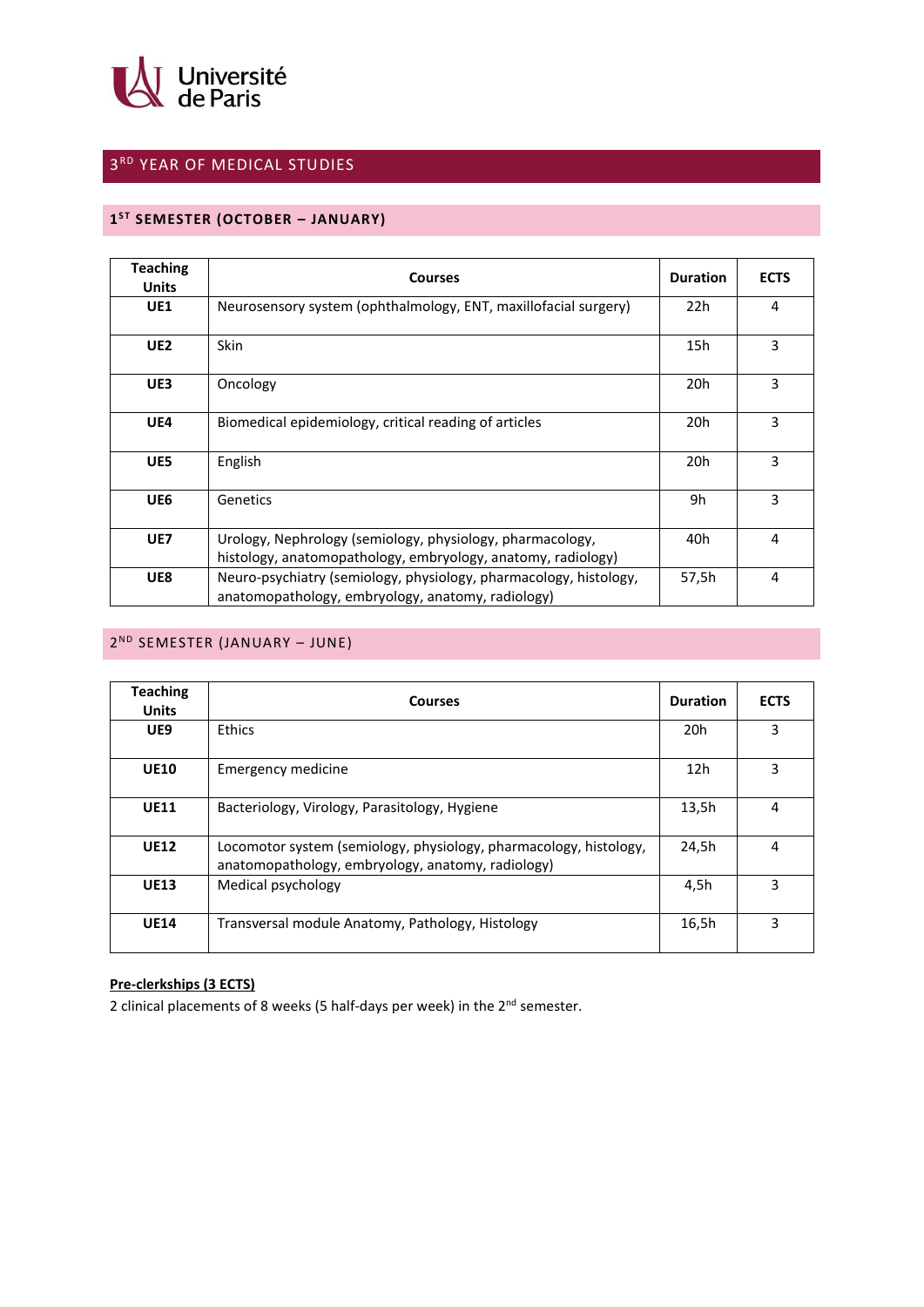

# 4 TH YEAR OF MEDICAL STUDIES

Programme organised in 3 "Poles", each "Pole" is taught **each semester** (students are split into 3 groups for the whole year).

#### **POLE 1 (OCTOBER – DECEMBER / JANUARY – MARCH / APRIL – JUNE)**

| <b>Courses</b>             | <b>ECTS</b> |
|----------------------------|-------------|
| Cardiology                 |             |
| Respiratory diseases       |             |
| Nephrology and Urology     |             |
| <b>Infectious Diseases</b> |             |

#### **POLE 2 (OCTOBER – DECEMBER / JANUARY – MARCH / APRIL – JUNE)**

| <b>Courses</b>                     | <b>ECTS</b> |
|------------------------------------|-------------|
| <b>Endocrinology and Nutrition</b> |             |
| Hepato-Gastroenterology            |             |
| Oncology                           |             |
| Haematology                        |             |

## **POLE 3 (OCTOBER – DECEMBER / JANUARY – MARCH / APRIL – JUNE)**

| <b>Courses</b>   | <b>ECTS</b> |
|------------------|-------------|
| Dermatology      |             |
| Geriatrics       |             |
| Locomotor system |             |
| Handicap         |             |

#### **Clerkships (5 ECTS / clinical placements)**

1 clinical placement / semester (5 half-days per week).